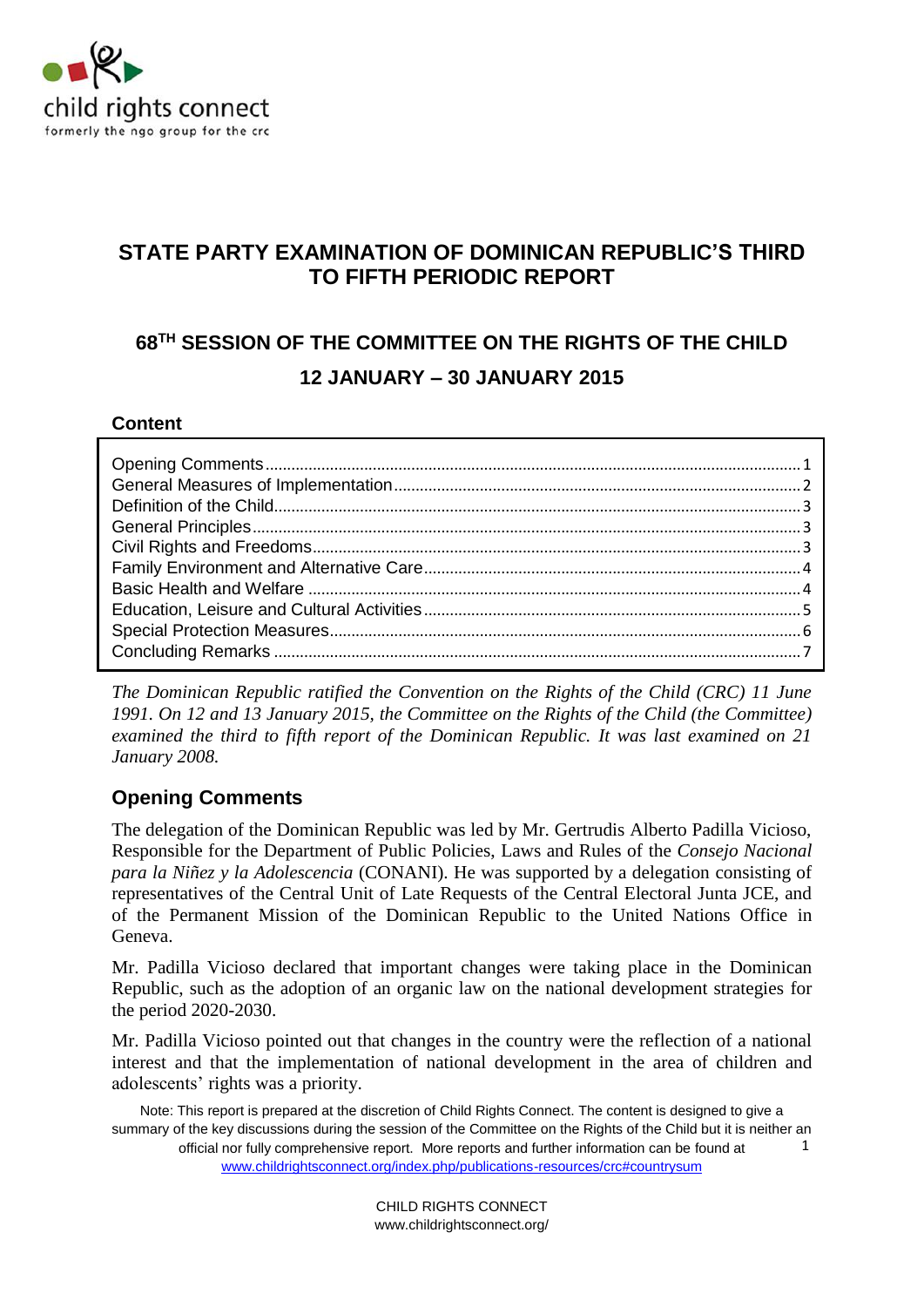Mr. Padilla Vicioso added that the State Party was concentrating efforts on fostering capacity building to fight poverty and social exclusion and that the government was currently carrying out a number of national strategies related to immigration and birth registration.

Ms. Sara Oviedo and Ms. Maria Rita Parsi, the Country Rapporteurs, welcomed the delegation of the Dominican Republic (the delegation) and the presentation of the report by the State party.

### <span id="page-1-0"></span>**General Measures of Implementation**

### *Legislation*

The Committee welcomed the inclusion of the rights of the child in the Constitution of the State Party of 2010 and asked for more information on the direct applicability of the Convention on the Rights of the Child (CRC) in the State party's domestic law. In particular, it asked whether there were any cases of direct application of the CRC by domestic courts. The delegation did not respond to these questions.

### *Coordination and monitoring*

The Committee asked about the level of coordination between different institutions on the rights of the child. The delegation indicated that CONANI was the governing body in charge of the implementation of policies, plans and programmes on the rights of the child. Another Council was bringing together different stakeholders, including local NGOs, local authorities and churches.

The Committee asked for information on the local centres existing under the CONANI and expressed concerns about the gaps in the national coordination at local level. The delegation said that CONANI was currently creating an information system that would enable it to collect information on all the initiatives undertaken at local levels.

The Committee expressed concerned about the lack of specific reference to the defence of children's rights in the mandate of the Ombudsman and asked whether there was a body in charge of addressing children's rights issues. The delegation indicated that the Ombudsman office had only been fully operational since a year and hoped that a special office for the rights of the child would be appointed shortly.

### *Dissemination and training*

The Committee asked about the dissemination of information on the rights of the child among children and about their participation in decisions affecting them. The delegation answered that the government was working on the promotion of human rights but that there was currently no overall strategy on this issue. Children could be represented in several ways, such as in a project initiated by CONANI, which included eleven youth town halls on the topic of strengthening and protecting children's rights. The Committee observed that a higher number of children contributed to the drafting of the report of the civil society in view of the current review compared to the number of children having participated to the State party's report. The delegation answered that the two reports were not comparable as the methodology used were different.

### *Budget*

The Committee asked the delegation if there were plans to increase the budget allocated to children's rights. The delegation indicated that there had been an increase in investments in early childhood, from 1.9% of the GDP in 2010 to 3.58% in 2013, but acknowledged that this was still insufficient.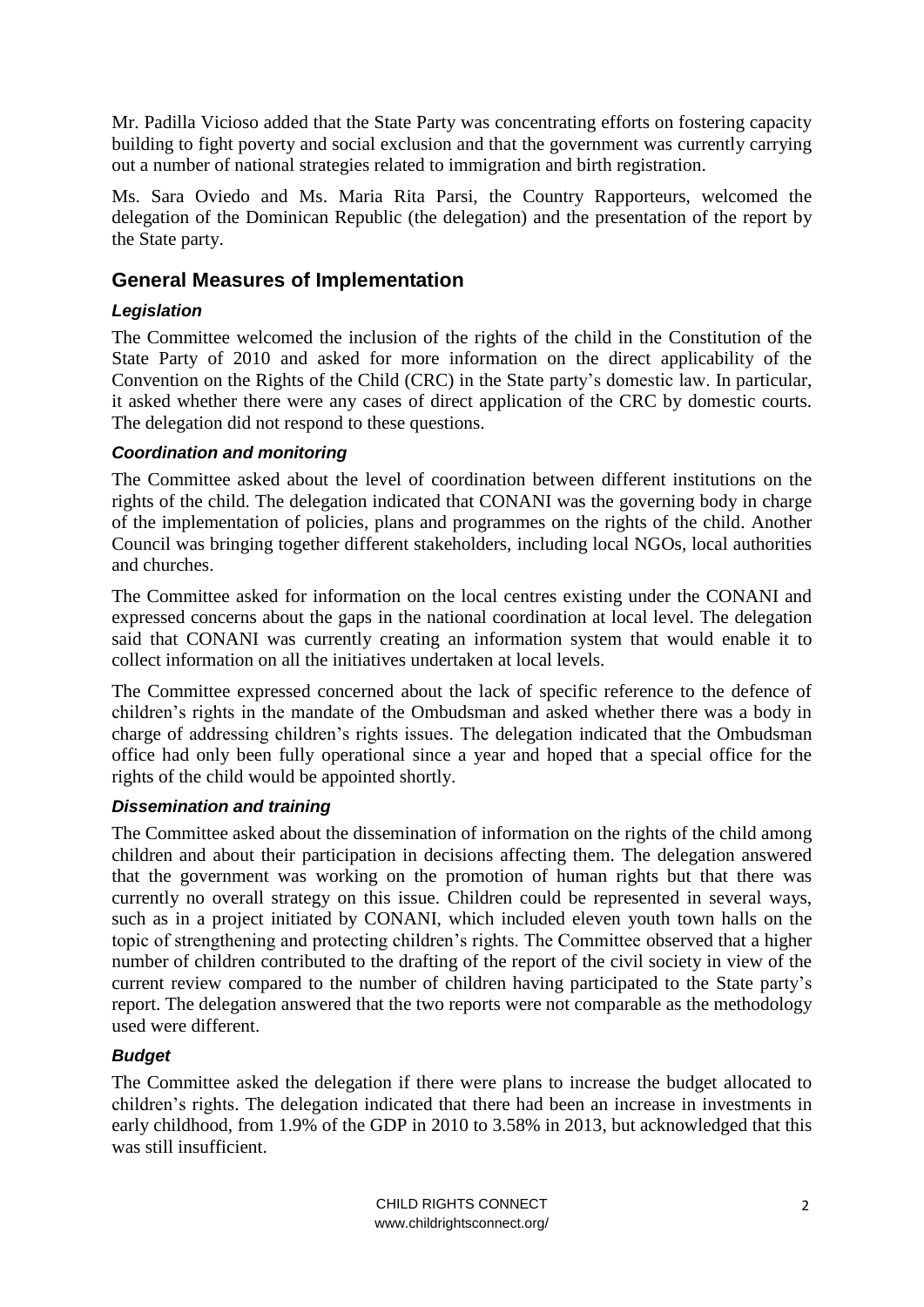# <span id="page-2-0"></span>**Definition of the Child**

The Committee said that the definition of the child was in line with the CRC but noted that early marriages continued to take place in the State party. The delegation indicated that early marriages were often the result of early pregnancies, and that efforts on preventing this phenomenon were being undertaken. The Committee recalled that lowering the minimum legal age of marriage was not a solution to address the issue of early pregnancy.

### <span id="page-2-1"></span>**General Principles**

### *Non – discrimination*

The Committee raised concerns about the discrimination against children from Haiti and children of Haitian descendants, as they did not enjoy the right to a nationality and or the right to education and health. The delegation indicated that the principle of the *jus sanguinis* was enshrined in article 11 of the Constitution of the State party. The issue of statelessness for Haitian children did not exist in the State party, and no individual was deprived of his/her nationality.

The Committee expressed concerns regarding the practice of expelling pregnant girls from schools. The delegation responded that the Ministry of Education issued regulations banning this practice, and that 31 special local committees were established to restore the right of these adolescents to receive an education. It also acknowledged that more work still needs to be done on this issue.

The Committee asked about discrimination based on gender and against LGBTI children. The delegation said that there were reported cases on this issue and that the Constitution of the State clearly prevented any form of discrimination. However, bullying remained a matter of concern.

### *Best interests of the child*

The Committee asked whether there were some practical examples of application by tribunals of the best interest of the child. It thus recommended providing training for judges dealing with issues of children's rights.

### *Respect for the views of the child*

The Committee asked about the extent to which children's views were taken into consideration. The delegation responded that children were involved in a democratic process to elect their representatives in youth town halls, where they could express their own opinions. The delegation further added that CONANI, along with UNICEF, organised a survey on national development, which involved around 1.2 million children and adolescents.

## <span id="page-2-2"></span>**Civil Rights and Freedoms**

### *Corporal punishment*

The Committee was particularly concerned with the occurrence of corporal punishment in family settings, as about 40 per cent of children continued to be victim of corporal punishment in families. The delegation explained that some legal provisions prescribed imprisonment sentences for individuals practicing corporal punishment. An on-going pilot project was being carried out in 158 municipalities seeking to address this issue by bringing violent parents to justice and protecting children victims, who were then placed into custody of other family members.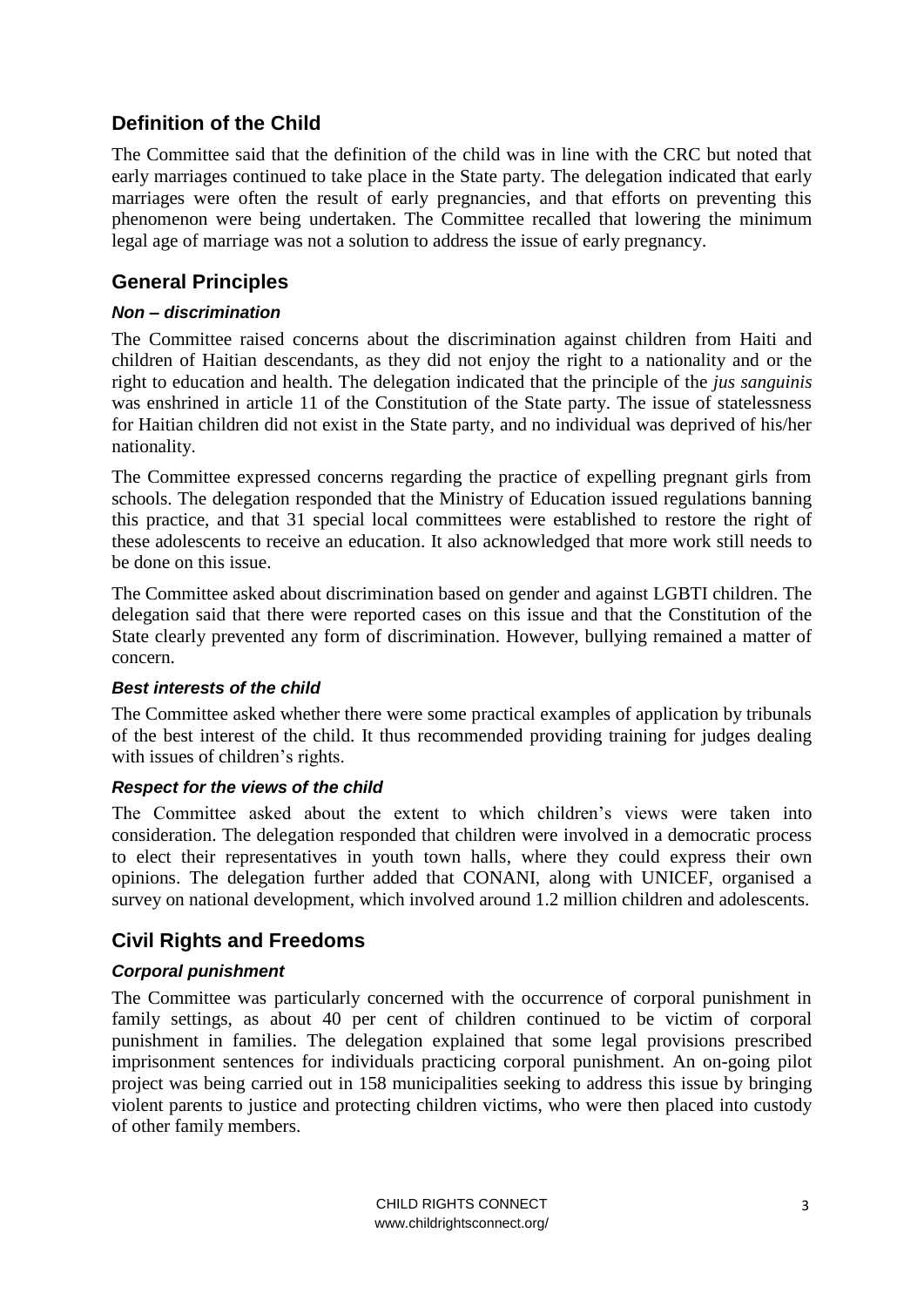#### *Right to a nationality*

The Committee expressed concerns on the issue of statelessness of Haitian children. The delegation responded that no Haitian children suffered from statelessness. Children born in the State's territory between 1999 and 2007 had been granted the status of citizens of the Dominican Republic. The delegation also explained that in some cases, parents could not declare their children since they lack documents themselves.

### <span id="page-3-0"></span>**Family Environment and Alternative Care**

### *Family support*

The Committee asked about the impact of social programmes for the preservation of the family environment for children. The delegation answered that families were provided with training and in particular those that had been reconnected with children previously living on the street. The Committee also enquired on the issue of children with detained parents.

#### *Institutions and family-based care*

The Committee asked for information on the functioning of national rules regarding children living in institutions, especially in relation with immigrant children. It welcomed the introduction of a pilot project on foster families and asked the State to provide more detail in this regard. The delegation answered that collaboration with Haiti was challenging, which explained that immigrant children remained in specialised centres until the State was able to address their cases.

#### *Adoption*

The Committee pointed out that the State's law on adoption was not in line with the Hague Convention on Protection of Children and Co-operation in Respect of Inter-country Adoption of 29 May 1993, and asked about plans to align the legislation in light of the best interest of the child. The delegation stated that the State party was following The Hague Adoption Convention's principles while adapting them to internal parameters in the best interest of the child.

### <span id="page-3-1"></span>**Disabilities, Basic Health and Welfare**

#### *Health services*

The Committee was concerned that maternal and under-five mortality rates had not decreased much since the last review of the State party by the Committee and asked about plans to address this issue. The delegation answered that the State would start implementing a national strategy to lower maternal and early-childhood mortality rates. The Committee also raised concerns regarding the spread of HIV/AIDS in the country. The delegation replied that the Ministry of Health was in charge of this issue and that special services and anti-retroviral drugs were provided to patients upon request. The delegation further underlined that 95 per cent of children were infected through vertical transmission.

#### *Children with disabilities*

The Committee was concerned about the lack of inclusive education of children with disabilities and asked for information on the number of qualified staff able to take care of children with disabilities. The delegation explained that there were special centres for autistic children and children with disabilities that were created directly by the Presidency. The Committee expressed concern about the creation of these specific centres and emphasised the importance of an inclusive education for these children, which should not be marginalised. The delegation explained that these structures were centres where children could receive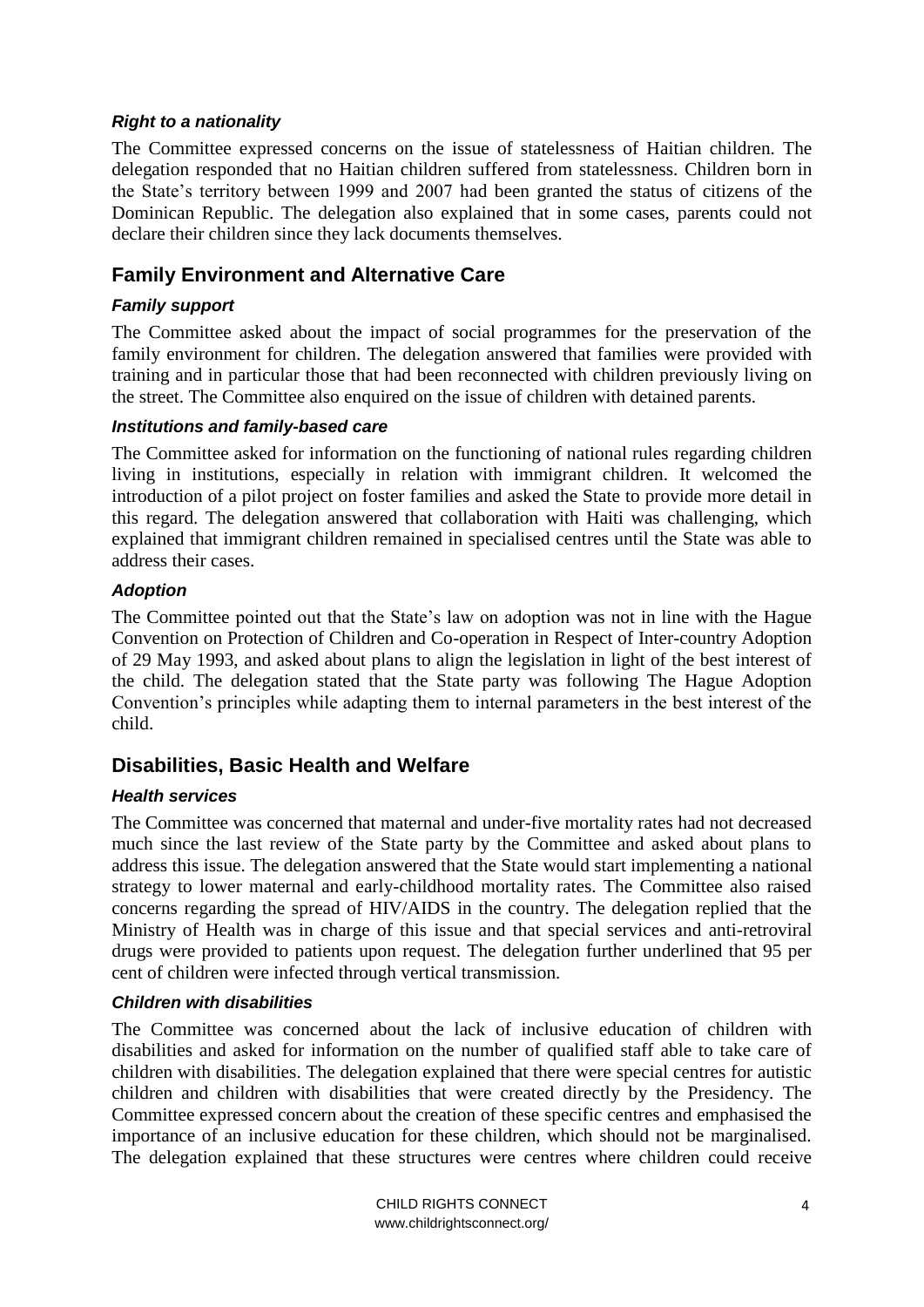healthcare therapies and not education. It further added that one awareness campaign, "Love Me as I am" on autism was being carried out.

### *Bullying*

The Committee enquired about ways in which children victims of bullying were treated and about their re-integration in school. The delegation recognised the existence of the problem and indicated that some measures were taken, although it was a challenge to put an end to this practice.

### *Adolescent Health*

The Committee expressed concerns about teenage pregnancy rates in the State party and asked whether sexual education was provided in schools. The Committee emphasised that a large number of these pregnancies the result of sexual violence and asked about plans to address this issue. The delegation replied that plans to include a sexual education programme in schools' curricula were under consideration and that efforts to eradicate sexual violence were being undertaken in schools. The Committee further enquired whether the Catholic Church had a negative influence on such programmes. The delegation said that the State party was trying to find solution this particular issue and was working on it in collaboration with UNICEF and civil society actors.

The Committee enquired about the number of deaths among adolescent girls due to dangerous abortion techniques.

#### *Breastfeeding*

The Committee asked for information on breastfeeding policies and asked whether healthcare workers received appropriate training to promote exclusive breastfeeding. The delegation said that progress on this issue had been made. It highlighted the establishment of a "milk bank" where women could milk that benefited new-borns and reduced their mortality. The Committee pointed out that priority should be given to support and prepare mothers for breastfeeding.

#### *Drug and substance abuse*

The Committee raised the issue of the use of drugs and alcohol by adolescents and requested more information on the centre for drugs abuse and its impact. The delegation said that the centre opened in 2008 on the basis of an experiment carried out in Chile and Costa Rica. It was working very well and currently dealt with 152 cases. The delegation further explained that children remained in this facility until they could be place in a family. It also acknowledged that the State party had not yet managed to establish prevention on drug and substance abuse in schools.

### *Quality of water*

The Committee asked about plans for the improvement of water quality as a tool to avoid the spread of infectious diseases such as cholera. The delegation did not answer to this question.

### <span id="page-4-0"></span>**Education, Leisure and Cultural Activities**

#### *Access to education*

The Committee enquired about inclusive education for Haitian children. The delegation recognised that there were cases of children suffering discrimination in accessing education because of a lack of proper documentation. Improvements to address these issues were currently being carried out.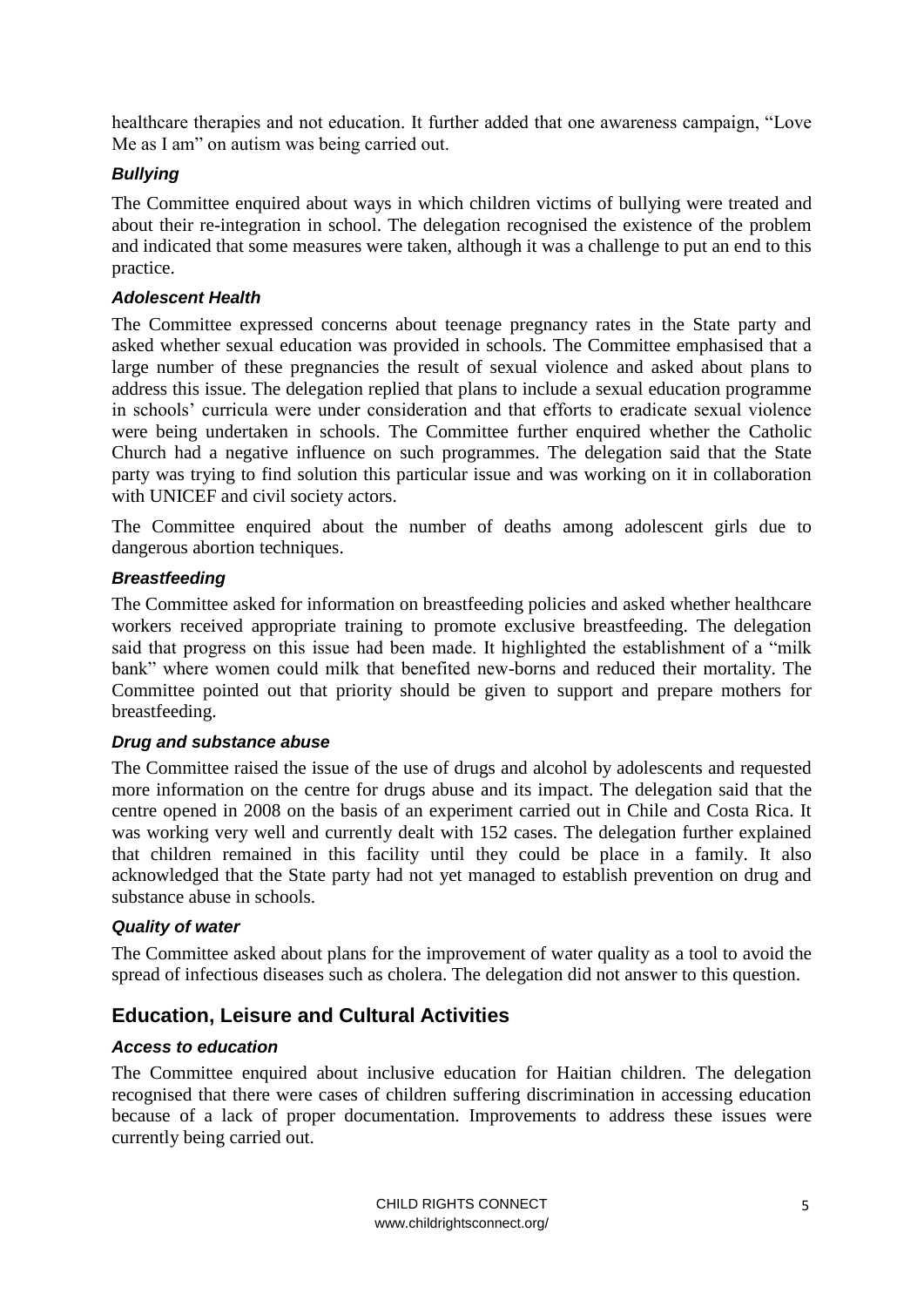### *Leisure and cultural activities*

The Committee asked what strategies have been implemented to create better opportunities for children to develop sport and cultural activities. The delegation said that baseball was a sport well spread amongst children, although the issue of bullying was still an issue in this context.

### <span id="page-5-0"></span>**Special Protection Measures**

#### *Juvenile justice*

The Committee asked for more information on the implementation of legal reforms for the special protection of children, and asked whether adolescents were detained separately from adults in detention centres. The delegation answered that alternative sanctions to detention existed in the State party, although there were still some issues in managing children's detention centres. Two qualitative studies on young detainee conditions were carried out in 2014 in line with planned reforms.

### *Child labour*

The Committee was concerned about the high number of children under the age of 15 involved in child labour and asked whether actions were being undertaken in the collaboration of the International Labour Organisation (ILO) on this issue. The delegation said there were monitoring strategies for the correct implementation of the ILO Conventions. Efforts to strengthen school attendance were being undertaken with the objective of reducing child labour. The Committee also raised concerns about Haitian children being involved in domestic work in the State party. The delegation responded that there were no complaints on this issue and that the State's relations with Haiti were based on solidarity.

#### *Sexual exploitation*

The Committee asked about the issue of sexual exploitation and the resulting high number of teenage pregnancies. The delegation said that there was specialised staff dealing with this matter and that 24 individuals were found responsible for commercial sexual exploitation in 2014 and were brought to justice.

The Committee raised concerns regarding cases of paedophilia by some representatives of the Holy See and about sexual paedophile tourism in general. The delegation indicated that these cases were difficult to address because of the special diplomatic status of the representatives involved under the Vienna Convention but confirmed that these cases were still under investigation.

#### *Children living on the street*

The Committee observed out that street children still constituted a reality in the country and expressed concerns regarding their involvement in trafficking and sexual labour. The delegation said that the issue of street children was not alarming in the country. A DNA test system enabled to trace back children's relatives and specialised centres for street children had been established.

### *Child Trafficking*

The Committee asked about the situation of children being trafficked in the State party. The delegation explained that working with neighbouring Haiti could be challenging and that collaboration was needed to tackle these issues. It also underlined that CONANI was training border guards and general staff on this issue. A workshop organised with UNICEF would take place in February 2015 to train border guards on the characteristics of trafficked people.